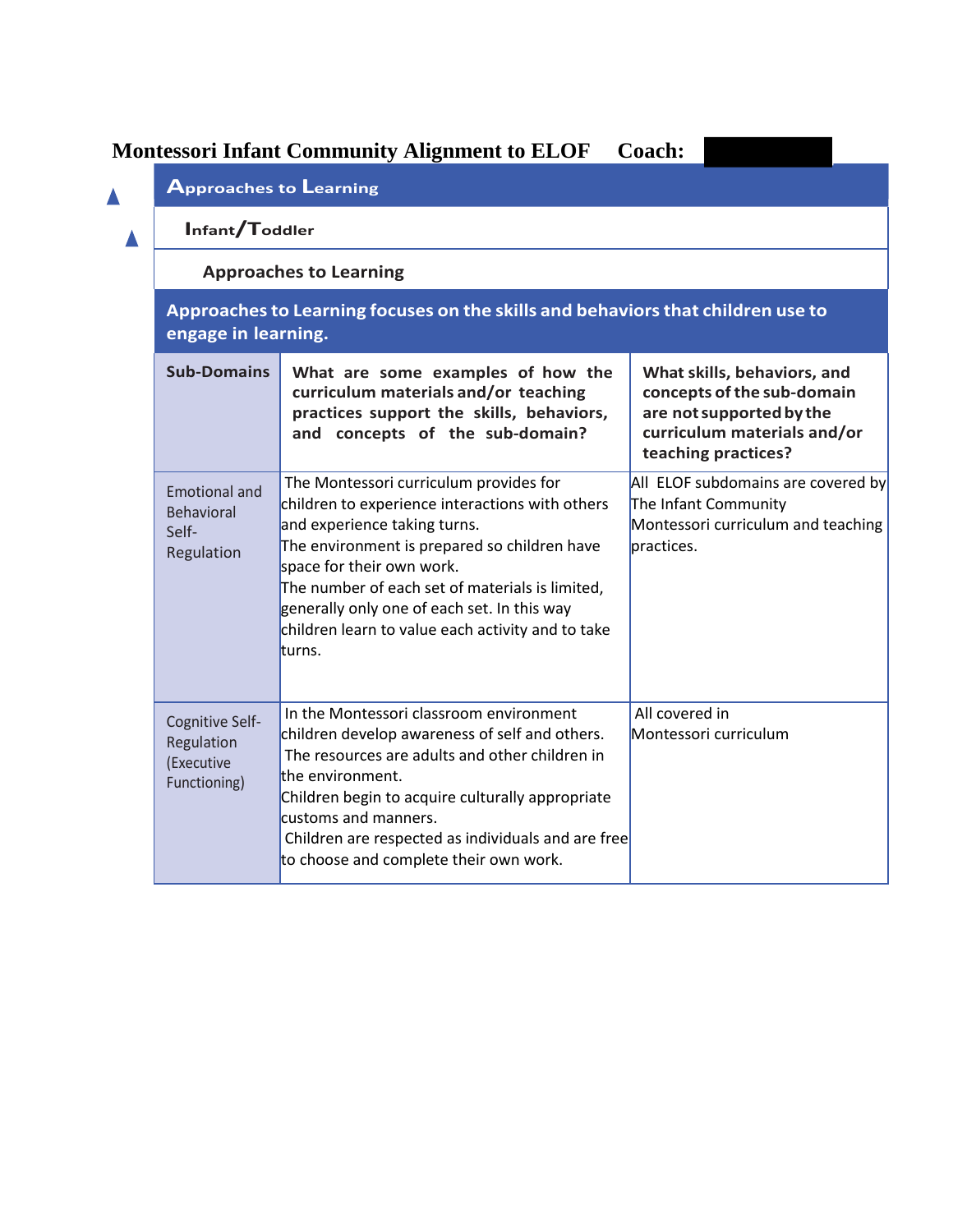|            | Montessori curriculum includes activities      | The Montessori curriculum for the  |
|------------|------------------------------------------------|------------------------------------|
|            | of observation and appreciation of nature      | Infant Community includes all sub- |
|            | and care for plants and garden                 | domains in ELOF.                   |
|            | Also:                                          |                                    |
|            | dusting and wiping leaves                      |                                    |
|            | arranging flowers                              |                                    |
|            | planting and watering plants                   |                                    |
|            | growing seeds                                  |                                    |
|            | raking and sweeping.                           |                                    |
|            | Care for animals activities include:           |                                    |
|            | - learning appropriate behavior around animals |                                    |
|            | feeding animals                                |                                    |
|            | caring for animals' habitat.                   |                                    |
|            | Children listen to the sounds of objects,      |                                    |
|            | identify objects by sound, and experience      |                                    |
|            | timbre, rhythm and beat.                       |                                    |
|            | Other activities:                              |                                    |
|            | singing                                        |                                    |
|            | Identifying different voices.                  |                                    |
|            |                                                |                                    |
| Creativity | Children listen to and play simple instruments | All subdomains of ELOF are aligned |
|            | consisting of :                                |                                    |
|            | rattles                                        |                                    |
|            | balls with a rattle inside                     |                                    |
|            | percussion instruments                         |                                    |
|            | sounds in the                                  |                                    |
|            | environment.                                   |                                    |
|            | Children also have opportunity to              |                                    |
|            | express creativity through preparing food      |                                    |
|            | to share with other.                           |                                    |
|            | Food preparation activities include:           |                                    |
|            | making bread                                   |                                    |
|            | cutting up fruit.                              |                                    |
|            |                                                |                                    |